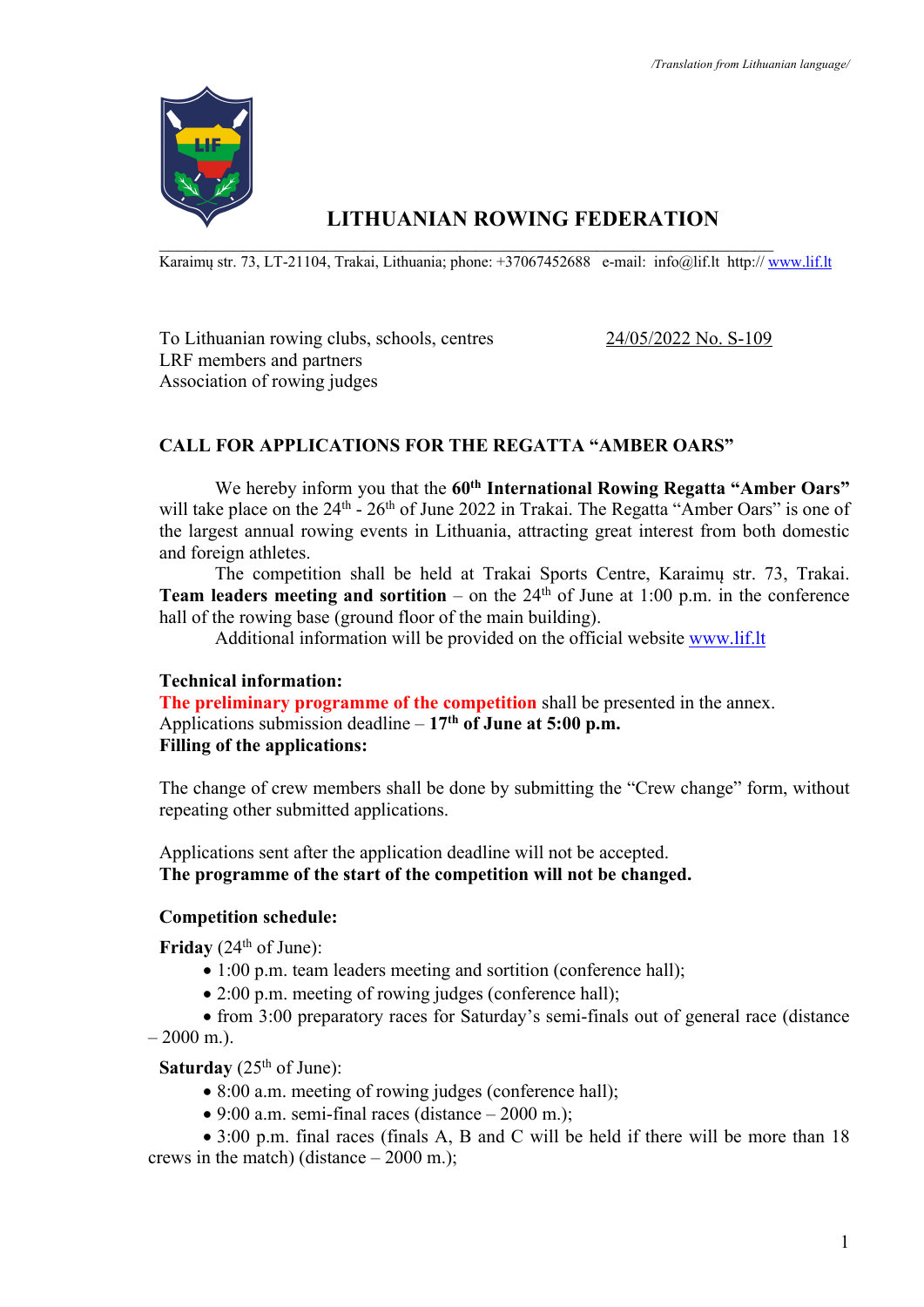**Sunday** ( $26<sup>th</sup>$  of June):

- 8:00 a.m. meeting of rowing judges (conference hall);
- 09:00 preparatory races for the finals (distance  $-2000$  m.).

• 1:00 p.m. final races (finals A and B. Final B will be carried out in matches in which more than 12 crews will participate).

The winners of the Saturday's finals will be awarded with prizes and medals provided by sponsors. The winners of the Sunday's finals will be awarded with awards and prizes provided by Trakai district municipality and sponsors.

#### **Masters' races:**

## **Saturday (25th of June):**

• 12:50 p.m. – distance of 1000 m (the time will be adjusted upon adjusting the programme of the race)

Matches: MW2x, MM4-, MM1x, MW1x, MW4x, MM4x.

• 7:00 p.m.

Matches: MM2x, MM4+, MW4-.

## **Sunday (26th of June)**

• 1:20 p.m. – distance of 1000 m (the time will be adjusted upon adjusting the programme of the race)

Matches: Mix 8+ (4 men, 4 women and a cox).

**Note:** The winner of the master match shall be determined upon adjusting the time of the distance according to the age correction table of adjustments for ages of Lithuanian masters.

#### **Race-fee:**

The participation fee for non-LRF members (per rower) – 5 EUR, the fee for LRF members  $-4$  EUR. It shall be paid per person for the race of one match (seat). Please note that the race-fee is applied separately for one set of medals for Friday-Saturday and separately for Sunday races.

Payment must be made by bank transfer by  $17<sup>th</sup>$  of June. Upon the failure to pay by the specified date, the race-fee is 10 EUR and can be paid by bank transfer until 24<sup>th</sup> of June (Friday) 10:00 a.m.

The participation fee for master races  $-5$  EUR per person per match. Upon the failure to pay the participation fee by the  $17<sup>th</sup>$  of June an increased race-fee of 10 EUR applies. Late race-fees can be paid until  $24<sup>th</sup>$  of June (Friday) 10:00 a.m.

The race-fee shall be paid to the Lithuanian Rowing Federation according to the following details:

Beneficiary name: LITHUANIAN ROWING FEDERATION Bank: SWEDBANK Bank account number: LT617300010035320053

To receive a pro-forma invoice for payment – please fill in the application and submit the payer's information to finansai@lif.lt before the deadline for submission of applications.

#### **Crew cancellations and changes.**

Crew cancellations in the regatta can be submitted until **22nd of June inclusive**. Upon the cancellation of the crew, the race-fee will not be refunded, unless the team or crew